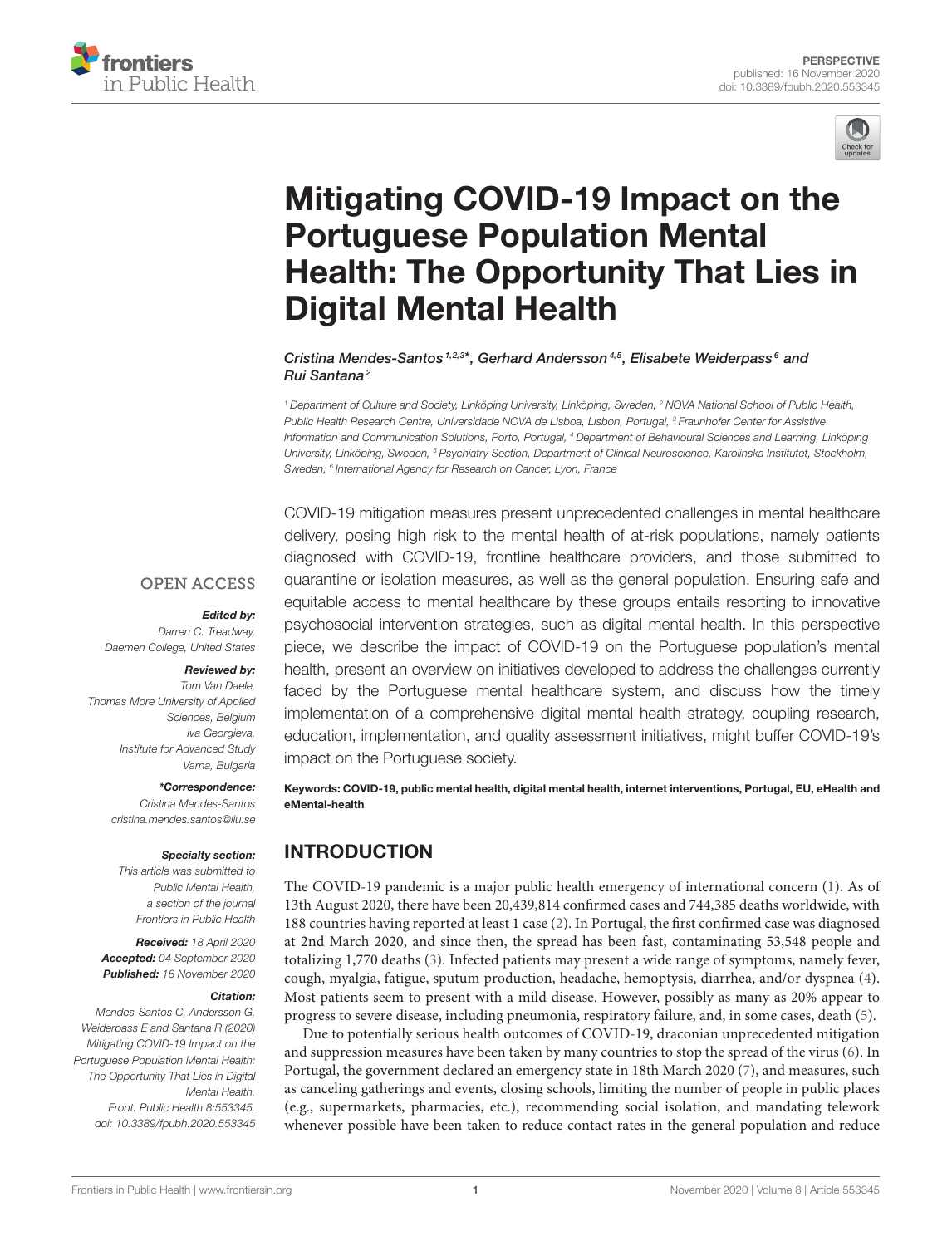transmission. Regarding suspect and diagnosed cases, a range of measures have been adopted, such as early identification, contact tracing and monitoring, and prophylactic isolation or mandatory quarantines [\(8\)](#page-5-7).

The implementation of such mitigation measures combined with insufficient preparedness of health authorities, high unpredictability of the outbreak itself, and uncertainty of its social-economic impact may lead to widespread fear, anxiety, and social alarm, posing high risk to the mental health of the Portuguese population [\(9\)](#page-5-8).

## COVID-19 Impact on Mental Health

Literature on the impact of COVID-19 on mental health is still scarce. However, research on the emotional consequences of the current and previous outbreaks, such as severe acute respiratory syndrome (SARS), Middle East respiratory syndrome-related coronavirus (MERS), and Ebola virus disease indicates a high burden of mental health problems among patients, suspect cases and close contacts, frontline healthcare providers [\(10\)](#page-5-9), those submitted to isolation and quarantine measures [\(11,](#page-5-10) [12\)](#page-5-11), informal caregivers [\(10\)](#page-5-9), the elderly [\(13\)](#page-5-12), and the population at large [\(14\)](#page-5-13). Prevalent mental health problems include depression, anxiety, psychological distress [\(10,](#page-5-9) [15\)](#page-5-14), burnout, panic attacks, post-traumatic stress disorder [\(16,](#page-5-15) [17\)](#page-5-16), and insomnia [\(12\)](#page-5-11). Other adverse mental health outcomes frequently reported are fear, anger, stigmatization, low self-esteem, and lack of selfcontrol [\(18,](#page-5-17) [19\)](#page-5-18). Severe conditions, such as psychotic symptoms [\(12\)](#page-5-11) and suicidality [\(20,](#page-5-19) [21\)](#page-5-20) have also been reported, although less frequently.

Epidemiological data on the prevalence of COVID-19 precipitated mental health disorders in the Portuguese population are still limited. However, previous studies reported a high burden of mental health disorders in Portugal with estimated lifetime prevalence for at least one psychiatric disorder of 42.7%. When compared to other countries participating in the World Mental Health Surveys Initiative, lifetime prevalence for such disorders was only exceeded by the USA (47.4%). All other Western European countries had lower prevalence values, namely Spain (19.4%) and Italy (18.1%), figures that underline the vulnerability of the Portuguese population in this domain [\(22\)](#page-5-21).

Ongoing research [\(9,](#page-5-8) [23\)](#page-5-22) promoted by Escola Nacional de Saúde Pública—Universidade Nova de Lisboa, inquiring 157,927 respondents, highlights the potential catastrophic impact the actual pandemic might have in citizens' mental health. In that study, around 83% of participants reported low mood, feeling agitated, anxious, or sad due to physical distance measures 1 week after such measures were enforced. More than 26% reported feeling this way daily or almost every day. The youngest (16–25 years of age) and female respondents were the most susceptible to confinement measures-induced distress. In addition, a positive association has been identified between the perception of risk to contract COVID-19 and the frequency of reported adverse mental health outcomes, such as feeling anxious, agitated, down, or sad [\(9\)](#page-5-8).

Concerning healthcare workers, so far, only one study addressed mental health. In that study [\(24\)](#page-5-23), 76.7% of participants reported moderate to high levels of fatigue, and 68.8% of healthcare workers reported anxiety levels above normal, with physicians reporting the highest levels of anxiety.

No data are yet available on the pandemic's impact on COVID-19 Portuguese patients. However, previous research [\(25\)](#page-5-24) acknowledges this group as an at-risk population.

# Populations at Risk

Patients diagnosed with COVID-19 and suspect cases may fear the outcomes of this possibly lethal disease experiencing anxiety, emotional distress, and insomnia [\(10\)](#page-5-9). Potential stigmatization and social exclusion may spiral into other mental health conditions, such as adjustment disorders and depression [\(11\)](#page-5-10). Additionally, symptoms' manifestation and treatment adverse effects may aggravate premorbid mental health disorders [\(10\)](#page-5-9). Previous research has also found increased prevalence of post-traumatic stress disorder among survivors of infectious diseases [\(16\)](#page-5-15).

Frontline healthcare providers are submitted to enormous pressure [\(24\)](#page-5-23) due to a high risk of infection, potential scarcity of resources, and overwork. Such work conditions, aggravated by potential discrimination and lack of contact with support networks, make this group susceptible to complex emotional reactions and mental health problems, such as stress, anxiety, depressive symptoms, insomnia, burnout, traumatic stress, denial, anger, and fear [\(16,](#page-5-15) [26,](#page-5-25) [27\)](#page-5-26). Reported risk factors [\(27](#page-5-26)[–31\)](#page-6-0) include being female, history of physiological chronic non-communicable diseases, family history of mental disorders, working at isolation wards, professions requiring close contact with infected patients, such as being a nurse or a medical technician, and having relatives with suspected or confirmed COVID-19. Of additional concern is the impact such conditions might have on healthcare providers' performance, potentially compromising the quality of healthcare, increasing the occurrence of medical errors and incidents, and ultimately hindering the fight against COVID-19 [\(31\)](#page-6-0).

Special attention should also be provided to those submitted to quarantine or isolation measures. Confusion, boredom, loneliness, anxiety, anger, and guilt associated to the effects of contagion, quarantine, and stigma on family and friends are common experiences [\(12\)](#page-5-11). Moreover, research on the psychological impact of quarantine in previous outbreaks found that being quarantined is a significant immediate and long-term risk factor to the mental health of both healthcare providers and the general population [\(12,](#page-5-11) [16\)](#page-5-15). A study [\(32\)](#page-6-1) targeting parents and children submitted to quarantine reported that mean post-traumatic stress scores were four times higher in children who had been quarantined than in those who were not quarantined, and almost 1/3 of quarantined parents in that study fulfilled diagnosis criteria of a trauma-related mental health disorder compared to 6% of parents who were not quarantined. Another study [\(33\)](#page-6-2) focusing on Australian horse owners submitted to quarantine due to an equine influenza outbreak reported high psychological distress in this group when compared to the general population. Concerning healthcare providers, several studies attest the deleterious and long-term impact of quarantines on mental health outcomes [\(12,](#page-5-11) [16,](#page-5-15) [18\)](#page-5-17).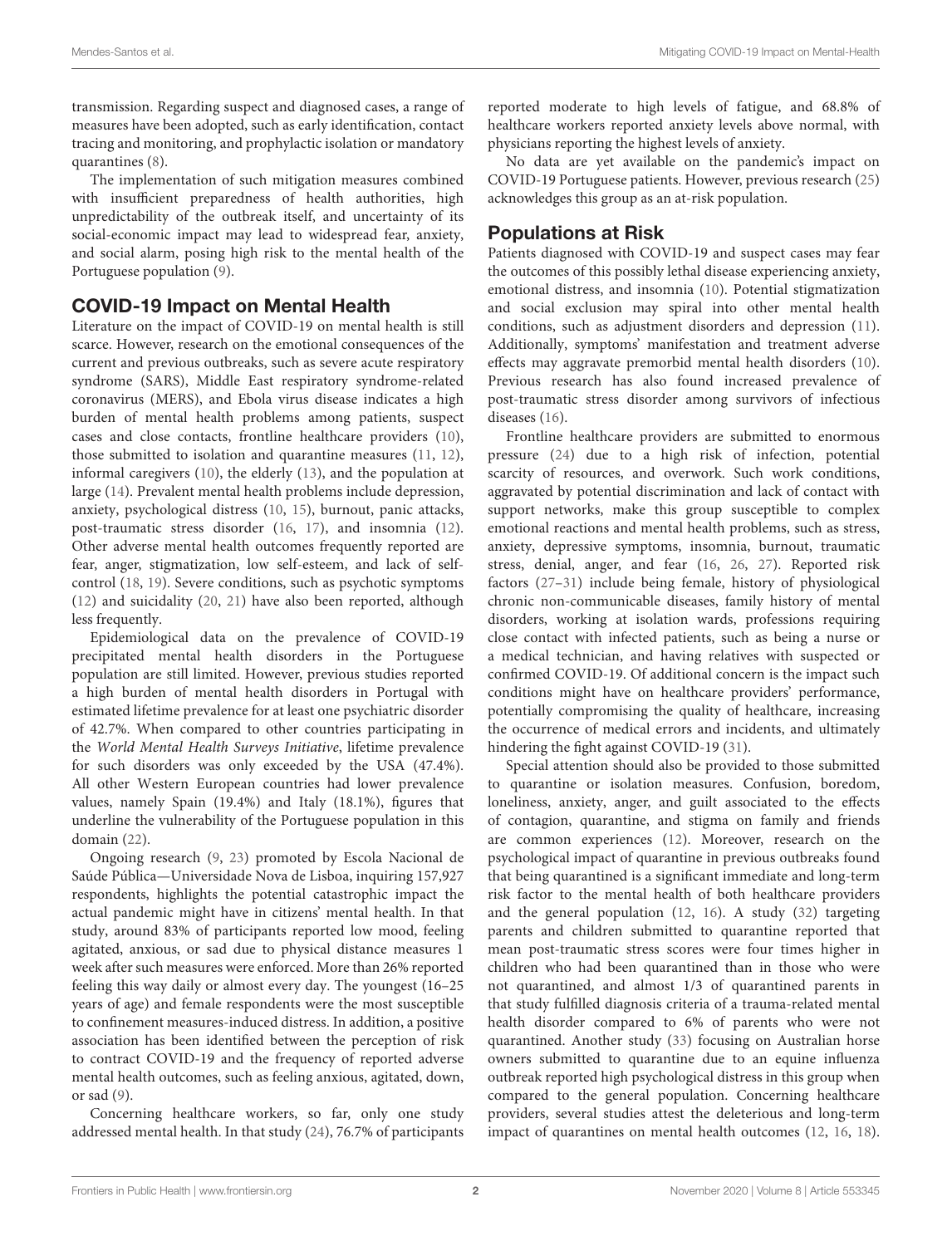Having been quarantined has been identified as a predictor of depression [\(34\)](#page-6-3) and post-traumatic stress symptoms [\(35\)](#page-6-4) up to 3 years after the event and to be positively associated with alcohol abuse or dependency symptoms in healthcare workers [\(36\)](#page-6-5). Another study reported quarantined staff were significantly more likely to report exhaustion, detachment from others, anxiety, irritability, insomnia, sub-optimal work performance, and absenteeism [\(37\)](#page-6-6). Previously identified stressors comprise longer quarantine duration, infection fears, frustration, inadequate supplies, inadequate information, financial loss, and stigma [\(12\)](#page-5-11).

Still to be assessed is the impact of COVID-19 global confinement measures on mental health. Nevertheless, recent research highlights the role social capital might have in improving quality of sleep and reducing anxiety in self-isolated individuals [\(14\)](#page-5-13).

# Innovative Psychosocial Intervention **Strategies**

Considering the transversal and significant impact COVID-19 pandemic might have on the mental health of the general population and high-risk groups, immediate action must be taken to manage the imminent upsurge of mental health disorders associated or aggravated by coronavirus outbreak circumstances [\(38\)](#page-6-7). Confinement measures should not enforce paralysis, and innovative psychosocial intervention strategies capable of preventing, screening, monitoring, and intervening at this level must be developed and implemented, ensuring safe and equitable access to mental healthcare [\(39\)](#page-6-8). One such strategy is digital mental health.

Digital mental health is understood as the use of digital technologies (e.g., telephone, mobile devices, apps, videoconference and chat software, psychological assessment, support and intervention platforms, artificial intelligence, virtual reality, serious games, etc.) [\(40,](#page-6-9) [41\)](#page-6-10) to support and improve mental health conditions and provide mental healthcare including screening, health promotion, prevention, early intervention, treatment, or relapse prevention [\(42\)](#page-6-11). It encompasses a wide range of modalities that might be particularly suitable in this outbreak context, namely internet research [\(43,](#page-6-12) [44\)](#page-6-13), screening and tracking tools [\(45,](#page-6-14) [46\)](#page-6-15), videoconferencing counseling and psychotherapy [\(45,](#page-6-14) [46\)](#page-6-15), internet interventions [\(38,](#page-6-7) [45,](#page-6-14) [47\)](#page-6-16), and e-learning and e-supervision [\(48\)](#page-6-17).

Facing COVID-19 mental health-imposed challenges requires a comprehensive strategy [\(25\)](#page-5-24), where the abovementioned modalities are interlinked and prevention/intervention programs are adjuvated by high-quality training programs and research. In the following sections, we elaborate on how such modalities could be useful during the COVID-19 crisis and report on ongoing initiatives of this kind being developed in Portugal.

#### Internet Research

Conducting online behavioral and mental health research associated with the COVID-19 outbreak is key to gather information on the pandemic's impact on different target populations and deliver evidence-based tailored public health interventions [\(49\)](#page-6-18).

In Portugal, important initiatives have been launched in this domain by Escola Nacional de Saúde Pública—Universidade Nova de Lisboa [\(9,](#page-5-8) [23\)](#page-5-22), Instituto de Saúde Pública—Universidade do Porto [\(50\)](#page-6-19), and CESOP—Universidade Católica Portuguesa [\(50,](#page-6-19) [51\)](#page-6-20) to assess the general population and frontline healthcare providers' adaptation to the outbreak and mitigation measures.

Complementarily, the Portuguese Psychologists Association created a task force supporting the expedite assessment and dissemination of research projects aiming at identifying and monitoring the population's mental health unmet support care needs and assessing the efficacy and cost-effectiveness of prevention and intervention programs or healthcare models implemented during the COVID-19 pandemic. Seventy-six online questionnaire studies are ongoing under this umbrella initiative [\(52\)](#page-6-21) focusing on topics ranging from the use of digital technologies by psychologists during the pandemic to the characterization of COVID-19's impact on general, specific, and clinical populations.

Surprisingly, none of these studies aims at studying the effects of COVID-19 on patients diagnosed with the disease or survivors. An immediate priority is, therefore, collecting high-quality data on COVID-19's short- and long-term impact on brain function, cognition, and mental health of patients with or recovering from COVID-19 [\(53\)](#page-6-22).

Moreover, it is vital to perform implementation research, namely pragmatic clinical trials assessing the efficacy and cost-effectiveness of different digital mental health services implemented during this pandemic (e.g., based on videoconference, apps, chatbots, etc.), to support peri and future resource allocation decisions [\(54\)](#page-6-23). Such initiatives should take into consideration digital health equity factors and involve people from marginalized and vulnerable groups in codesign during development and implementation [\(55\)](#page-6-24). Tackling this challenge requires integration across disciplines and institutions, and new sources of funding [\(53\)](#page-6-22).

In this regard, the Portuguese Foundation for Science and Technology has launched specific calls to promote research on COVID-19, namely Gender Research 4 COVID-19, Research4COVID-19, and AI 4 COVID-19 [\(56\)](#page-6-25). Nevertheless, more funding is necessary to address digital mental health research gaps in this domain and incentivize the development or adaptation of innovative tools capable of preventing, diagnosing, and mitigating the population's distress during this outbreak.

## Screening and Tracking Tools

The development or adaptation of screening and tracking tools to assess and monitor mental health outcomes in high-risk populations, such as COVID-19 patients, healthcare providers, and those in quarantine, could be particularly helpful during this crisis. Screening web platforms, apps, and chatbots are highly scalable and, if coupled with artificial intelligence, have the potential of identifying mental health pressing needs and referring or providing first-aid responses to at-risk subjects [\(57\)](#page-6-26).

In this context, chatbots are particularly interesting due to their conversational workflow and easy and rapid deployment across email, web, social media, and text [\(58\)](#page-6-27). During COVID-19 crisis and beyond, chatbots could be used to harness the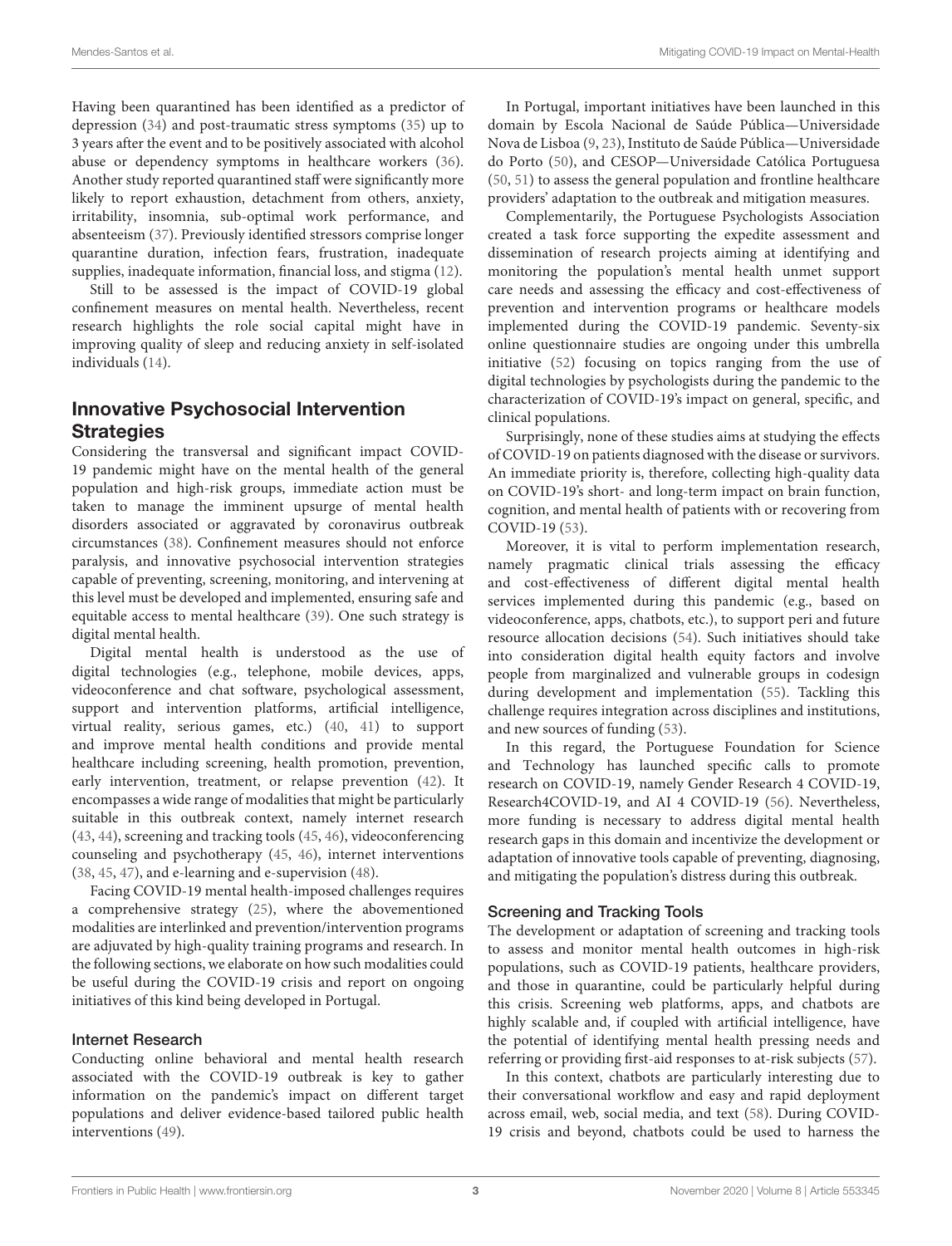healthcare system not only by screening and triaging citizens and healthcare providers at risk of developing mental health disorders but also by supporting in prompt education and referral.

Another interesting application of artificial intelligence in this domain is the monitorization of social networks to model pandemic trends as well as monitoring public reactions to the pandemic over time [\(59\)](#page-6-28), facilitating psychological crisis interventions [\(49\)](#page-6-18). Initiatives of this kind have already saved lives in China [\(60\)](#page-6-29), and could be helpful in responding to digital native suicidal ideation since this appears to be one of the most vulnerable groups to confinement measures-induced distress [\(23\)](#page-5-22).

Finally, leveraging all the above-mentioned dimensions, digital phenotyping is a promising strategy to passively monitor at-risk populations during crisis, such as the COVID-19 outbreak. Encompassing the passive collection and analysis of a range of behavioral data in mobile devices, including, but not limited to, spatial trajectories (via GPS), physical mobility patterns (via an accelerometer), social networks, social dynamics (via call and text logs and Bluetooth), and voice samples (via microphone) [\(61\)](#page-6-30), digital phenotyping has the potential of increasing accuracy and bringing timeliness to the psychological assessment process [\(62\)](#page-6-31).

To the best of our knowledge, initiatives of these kinds are not yet ongoing in Portugal, and mentioning such approaches in a country where digital mental health is at its infancy, such as Portugal, and during a crisis, may sound as pure science fiction and a waste of time. However, in technology, the future rapidly becomes the present and dissemination occurs fast, especially in times of urgency, such as the current moment. Since such approaches may be intrusive, conflict with individual freedoms, or leave vulnerable populations behind [\(59\)](#page-6-28), their implementation must be carefully thought out and framed to guarantee that their development and implementation comply with ethical, legal, and cultural requirements and their integration in online or hybrid-healthcare models is assured, certifying that patients are adequately signaled and referred to online or physical psychiatric and psychological counseling/psychotherapy services.

### Tele and Videoconference Counseling and Psychotherapy

Telephone and online psychological counseling/psychotherapy services are instrumental in providing immediate response to acute population needs and ensuring continuation of care and adequate follow-up of patients with pre-outbreak mental conditions [\(39\)](#page-6-8).

In this regard, various helplines have been made available by hospitals, associations, and academic agencies to provide support during this crisis [\(63\)](#page-6-32), and on the 1st of April 2020, a partnership between the Shared Services of the Portuguese Health Ministry, Calouste Gulbenkian Foundation, and the Portuguese Psychologists Association has launched a national counseling helpline to support the population [\(64\)](#page-6-33). As of 20th July 2020, this helpline had already received 23,590 calls from healthcare providers and the general population [\(65\)](#page-6-34), highlighting the importance of providing such first-aid resources to contain the population's distress.

Considering psychological counseling/psychotherapy services, an abrupt shift to this treatment modality has occurred after enforcement of mitigation measures, and on the 7th April 2020, the Portuguese Psychologists Association officially published Guidelines for the Provision of Psychology Services Mediated by Information and Communication Technologies [\(66\)](#page-6-35), recommending its use during this crisis. From 4th May 2020 onwards, the Portuguese deconfinement plan started to be implemented, and clinical activity in hospitals and private practice was progressively resumed. The real number of tele and video consultations performed by psychologists and psychiatrists during and after the confinement period is not available for consultation. Yet, an analysis of available data from the Lisbon Psychiatric Hospital Centre, assumed here as a proxy, reveals a 37% decrease in telemedicine appointments in June 2020 (post-confinement) when compared to April 2020 (during confinement) [\(67\)](#page-6-36), suggesting that a full return to the traditional face-to-face model is unlikely, and a hybrid mental healthcare model will probably emerge from this crisis. Awareness about such treatment options, patients' preferences, potential changes in providers' attitudes [\(68\)](#page-6-37), and digital mental health research on the effectiveness and cost-effectiveness of these modalities might facilitate ongoing integration of technology [\(69\)](#page-6-38) in the Portuguese mental healthcare system.

#### Internet Interventions

With millions of citizens confined or complying with social isolation recommendations worldwide [\(70\)](#page-6-39) and, therefore, at risk not only of developing mental health conditions but also at increased risk of inactivity [\(71\)](#page-6-40) and malnutrition [\(72\)](#page-6-41), wider public digital health approaches may also be necessary to deliver health promotion and intervention programs [\(38\)](#page-6-7). In this regard, internet interventions—self-help guided or unguided interventions based on established psychotherapy models operated via secure platforms or mobile apps that aim at providing synchronous or asynchronous health and mental health–related assistance [\(73,](#page-6-42) [74\)](#page-6-43)—may play a pivotal role in increasing the availability of self-care psychoeducational content and delivering evidence-based psychological intervention protocols [\(14\)](#page-5-13).

Internet interventions have been found to be more effective than treatment as usual or as effective as face-to-face therapies for most COVID-19 triggered mental disorders, namely depression [\(75](#page-6-44)[–78\)](#page-7-0), generalized anxiety disorder [\(79–](#page-7-1)[81\)](#page-7-2), panic disorder [\(82,](#page-7-3) [83\)](#page-7-4), insomnia [\(84\)](#page-7-5), and post-traumatic stress disorder [\(85\)](#page-7-6). Additionally, growing evidence endorses its beneficial impact in supporting patients with somatic conditions, such as chronic pain [\(86\)](#page-7-7), tinnitus [\(87\)](#page-7-8), irritable bowel syndrome [\(88\)](#page-7-9), diabetes [\(89,](#page-7-10) [90\)](#page-7-11), and cancer [\(91](#page-7-12)[–94\)](#page-7-13).

Due to its high flexibility, adaptability, dissemination potential, and low delivery costs [\(74\)](#page-6-43), internet interventions seem to be a viable approach to effectively support the general population as well as at-risk and vulnerable groups, such as chronic patients now deprived of routine healthcare [\(95\)](#page-7-14). The equitable implementation of self-guided, guided,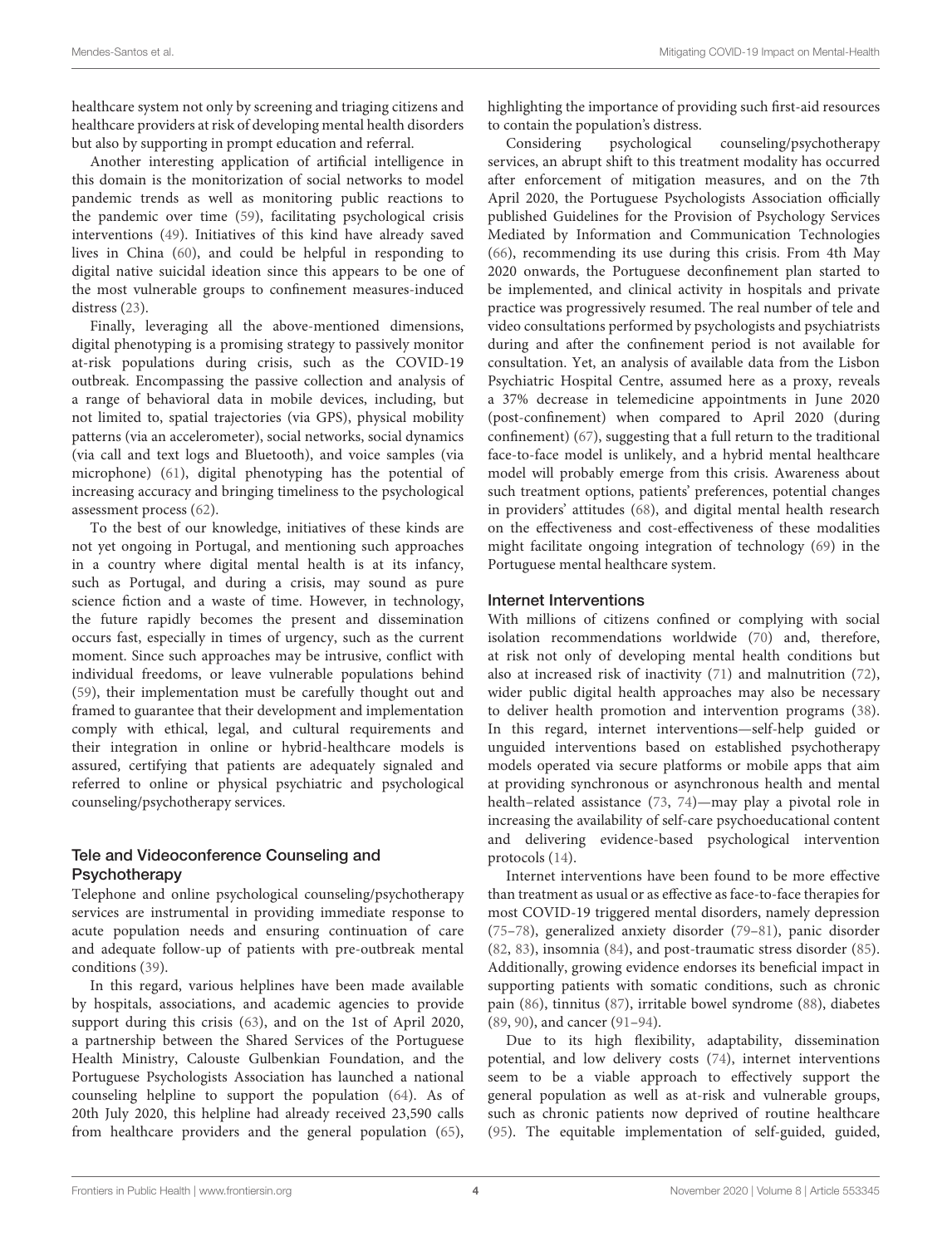or blended approaches, possibly following a stepped care model, would facilitate psychoeducation delivery, contribute to citizens' empowerment, and ease the burden over healthcare providers, allowing them to focus on patients with severe conditions, ultimately contributing to the resilience of the healthcare system.

However, only a handful of such programs were under development or ongoing in Portugal [e.g., [\(96](#page-7-15)[–99\)](#page-7-16)] prior to the COVID-19 crisis, and, to the best of our knowledge, very few internet-delivered initiatives were developed/adapted to address COVID-19 specific constraints in the meantime (e.g., internet-delivered multimodal pre-habilitation program for confined cancer patients) [\(100\)](#page-7-17), suggesting that well-known implementation barriers, namely clinicians' attitudes and lack of knowledge, training, and experience, persist [\(68\)](#page-6-37). Such barriers are probably compromising the development, adaptation, and implementation of internet interventions during this crisis in Portugal.

#### Comprehensive e-Learning and e-Supervision Initiatives

While the COVID-19 crisis may be operating as a catalyst effect on the wide-scale acceptance and adoption of digital mental health initiatives [\(38\)](#page-6-7), attitudinal and training barriers [\(68\)](#page-6-37) must be expeditiously addressed in Portugal, or significant digital mental health strategies will remain unexplored, resulting in costly missed opportunities to the Portuguese mental healthcare system and its users. Overcoming such barriers implies developing and delivering adequate e-learning and esupervision programs capable of mitigating the lag between a psychologist's instruction and unfolding practice.

In this respect, initiatives under development in Portugal, such as webinars [\(101\)](#page-7-18) and professional guidelines [\(66\)](#page-6-35) are important but clearly insufficient. Portuguese universities and associations must take the lead and develop comprehensive (onand off-the-job) training initiatives capable of fulfilling clinicians' immediate education needs and practical concerns. Equipping the workforce with such cost-effective strategies will not only provide the necessary tools to handle the COVID-19 crisis but also enable facing the second mental health crisis that will loom in the following months, with economic recession [\(102\)](#page-7-19).

Furthermore, digital mental health must become part of psychology courses' syllabus, and curricular and professional internships in this domain must be organized to train future clinicians in the development, refinement, and implementation of high-quality digital mental health tools and interventions.

Nevertheless, such reform is easier to imagine than to implement. Most Portuguese universities are not prepared to introduce such adjustment in their curriculums, and most faculty members hold classical stances and education, not being prepared to train future clinicians to work within a digital paradigm. Mapping and bringing together national clinicians and researchers working in the field and partnering with leading international organizations with expertise in delivering digital mental health programs might be an important contribution to achieve this goal.

# Paving the Road Toward a Digital Mental Healthcare Paradigm Shift

Shifting to a digital mental healthcare paradigm entails more than willingness from clinicians, researchers, or academics. The involvement of other digital mental health ecosystem stakeholders—patients/citizens, charities and associations, companies, funders, and policymakers—is crucial to guarantee the alignment between digital mental health policy, regulatory and quality assurance frameworks, and citizens' interests.

In November 2019, an important step toward this unfolding digital revolution was taken with the publication of the National Strategic Telehealth Plan [\(103\)](#page-7-20). Aggregating contributions from a wide range of stakeholders—members of central and regional healthcare administrations and professional nursing, medical, and pharmacists' associations—this plan aims at identifying the main challenges the country faces in this domain and proposing strategic measures to expedite the full integration of telehealth within the everyday sphere of healthcare.

Surprisingly, mental health is not mentioned in this document, and the misrepresentation of the Portuguese psychologists' association as an institutional stakeholder may be an important red flag suggesting that, once again, policymakers' attention might have focused on healthcare priorities other than mental health. It may also be the case that this omission reflects the void of initiatives ongoing in the country pre-outbreak, denouncing the embryonic stage that characterizes digital mental health in Portugal, and explaining the limited digital mental health resources applied so far to face the consequences of COVID-19 crisis. In fact, despite decades of significant evidence on the efficacy and cost-effectiveness of digital mental health initiatives worldwide [\(104–](#page-7-21)[107\)](#page-7-22), the National Mental Health Plan [\(108\)](#page-7-23) fails to acknowledge the potential of digital mental health in contributing to promote the mental health of the Portuguese population and providing access to timely mental healthcare.

COVID-19 may have the potential of introducing disruption into the status quo. It may have the positive unintended effect of moving the Portuguese healthcare system forward by exposing its limitations and demanding a call for action. However, for this side effect to unfold, digital mental health must be recognized as a strategic opportunity not only to mitigate COVID-19's impact on the Portuguese population mental health but also to promote it beyond this pandemic. Chasing rainbows is not an option in this or the following mental health crisis. The solution lies on rethinking the National Mental Health Plan [\(108\)](#page-7-23) at the light of the digital paradigm; aligning it with the National Strategic Telehealth Plan [\(103\)](#page-7-20); delineating a comprehensive operational plan capable of leveraging duly funded training and implementation research initiatives; and ensuring the digital mental health road starts being paved today, with strategic implementation.

# **CONCLUSION**

In summary, acknowledging digital mental health as a tactical opportunity and investing in a comprehensive digital mental health plan, coupling research, education, implementation, and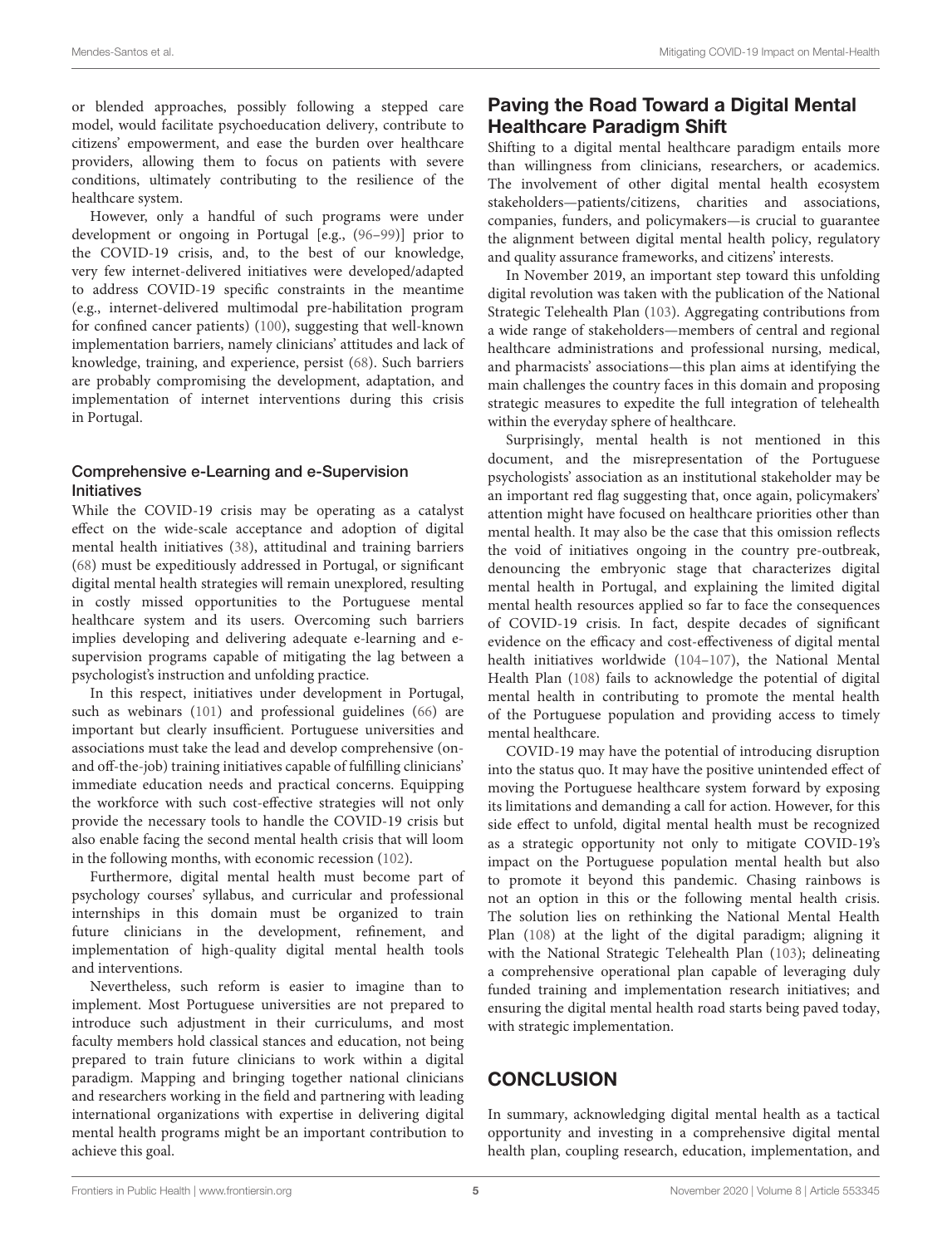quality assessment initiatives, will buffer COVID-19's impact on the Portuguese society, particularly in high-risk groups. By promoting resilience in the population and preventing the upsurge or aggravation of mental disorders, digital mental health will also strengthen the already severely burdened Portuguese mental healthcare system [\(22\)](#page-5-21), making it capable of facing future challenges more effectively.

# DATA AVAILABILITY STATEMENT

The original contributions presented in the study are included in the article/supplementary material, further inquiries can be directed to the corresponding author/s.

### **REFERENCES**

- <span id="page-5-0"></span>1. WHO. Statement on the Second Meeting of the International Health Regulations (2005) Emergency Committee Regarding the Outbreak of Novel Coronavirus (2019-nCoV). Geneva: World Health Organization (2020).
- <span id="page-5-1"></span>2. WHO. Coronavirus Disease 2019 (COVID-19): Situation Report−206. Geneva: World Health Organization (2020).
- <span id="page-5-2"></span>3. DGS. COVID-19: Relatório de Situação nº 164. Lisbon: Direcção Geral de Saúde (2020).
- <span id="page-5-3"></span>4. Huang C, Wang Y, Li X, Ren L, Zhao J, Hu Y, et al. Clinical features of patients infected with 2019 novel coronavirus in Wuhan, China. Lancet. (2020) 395:497–506. doi: [10.1016/S0140-6736\(20\)30183-5](https://doi.org/10.1016/S0140-6736(20)30183-5)
- <span id="page-5-4"></span>5. Xu Z, Li S, Tian S, Li H, Kong LQ. Full spectrum of COVID-19 severity still being depicted. Lancet. (2020) 395:947– 8. doi: [10.1016/S0140-6736\(20\)30308-1](https://doi.org/10.1016/S0140-6736(20)30308-1)
- <span id="page-5-5"></span>6. Ferguson N, Laydon D, Nedjati Gilani G, Imai N, Ainslie K, Baguelin M, et al. Impact of Non-pharmaceutical Interventions (NPIs) to Reduce COVID19 Mortality and Healthcare Demand. London: Imperial College COVID 19 (2020).
- <span id="page-5-6"></span>7. Portuguesa PdR. Decreto do Presidente da República n.◦ 14-A/2020, de 18 de março. In: República Pd, editor. 14-A/2020. Lisbon: Presidência da República Portuguesa (2020). p. 13-2–4.
- <span id="page-5-7"></span>8. Santana R, Rocha J, Soares P, Sousa J. Os momentos das políticas de saúde no combate ao COVID-19, Barómetro COVID-19. Lisbon: Escola Nacional de Saúde Pública–Universidade Nova de Lisboa (2020).
- <span id="page-5-8"></span>9. Dias S, Pedro A, Abrantes A, Gama A, Moniz A, Nunes C, et al. Opinião Social: perceção individual do risco de contrair COVID-19, Barómetro COVID-19. Lisbon: Escola Nacional de Saúde Pública–Universidade NOva de Lisboa (2020).
- <span id="page-5-9"></span>10. Xiang YT, Yang Y, Li W, Zhang L, Zhang Q, Cheung T, et al. Timely mental health care for the 2019 novel coronavirus outbreak is urgently needed. Lancet Psychiatry. (2020) 7:228–9. doi: [10.1016/S2215-0366\(20\)30046-8](https://doi.org/10.1016/S2215-0366(20)30046-8)
- <span id="page-5-10"></span>11. Zhang J, Wu W, Zhao X, Zhang W. Recommended psychological crisis intervention response to the 2019 novel coronavirus pneumonia outbreak in China: a model of West China Hospital. Precis Clin Med. (2020) 3:3– 8. doi: [10.1093/pcmedi/pbaa006](https://doi.org/10.1093/pcmedi/pbaa006)
- <span id="page-5-11"></span>12. Brooks SK, Webster RK, Smith LE, Woodland L, Wessely S, Greenberg N, et al. The psychological impact of quarantine and how to reduce it: rapid review of the evidence. Lancet. (2020) 395:912–20. doi: [10.1016/S0140-6736\(20\)30460-8](https://doi.org/10.1016/S0140-6736(20)30460-8)
- <span id="page-5-12"></span>13. Armitage R, Nellums LB. COVID-19 and the consequences of isolating the elderly. Lancet Public Health. (2020) 5:e256. doi: [10.1016/S2468-2667\(20\)30061-X](https://doi.org/10.1016/S2468-2667(20)30061-X)
- <span id="page-5-13"></span>14. Xiao H, Zhang Y, Kong D, Li S, Yang N. Social capital and sleep quality in individuals who self-isolated for 14 days during the coronavirus disease 2019 (COVID-19) outbreak in January 2020 in China. Med Sci Monit. (2020) 26:e923921. doi: [10.12659/MSM.923921](https://doi.org/10.12659/MSM.923921)
- <span id="page-5-14"></span>15. Wang C, Pan R, Wan X, Tan Y, Xu L, Ho CS, et al. Immediate psychological responses and associated factors during the initial stage of the 2019 coronavirus disease (COVID-19) epidemic among the

## AUTHOR CONTRIBUTIONS

All authors listed have made a substantial, direct and intellectual contribution to the work, and approved it for publication.

# FUNDING

CM-S was funded by the Erasmus+ Program of the European Union: Phoenix JDP on Dynamics of Health and Welfare until July 2020 being currently funded by Fraunhofer Portugal AICOS.

general population in China. Int J Environ Res Public Health. (2020) 17:1729. doi: [10.3390/ijerph17051729](https://doi.org/10.3390/ijerph17051729)

- <span id="page-5-15"></span>16. Lee SM, Kang WS, Cho AR, Kim T, Park JK. Psychological impact of the 2015 MERS outbreak on hospital workers and quarantined hemodialysis patients. Comp Psychiatry. (2018) 87:123–7. doi: [10.1016/j.comppsych.2018.10.003](https://doi.org/10.1016/j.comppsych.2018.10.003)
- <span id="page-5-16"></span>17. Mak IWC, Chu CM, Pan PC, Yiu MGC, Chan VL. Long-term psychiatric morbidities among SARS survivors. Gen Hosp Psychiatry. (2009) 31:318– 26. doi: [10.1016/j.genhosppsych.2009.03.001](https://doi.org/10.1016/j.genhosppsych.2009.03.001)
- <span id="page-5-17"></span>18. Hossain M, Sultana A, Purihit N. Mental health outcomes of quarantine and isolation for infection prevention: a systematic umbrella review of the global evidence. Epidemiol Health. (2020) 42:e2020038. doi: [10.21203/rs.3.rs-25647/v1](https://doi.org/10.21203/rs.3.rs-25647/v1)
- <span id="page-5-18"></span>19. Shah K, Kamrai D, Mekala H, Mann B, Desai K, Patel R. Focus on mental health during the coronavirus (COVID-19) pandemic: applying learnings from the past outbreaks. Cureus. (2020) 12:e7405. doi: [10.7759/cureus.7405](https://doi.org/10.7759/cureus.7405)
- <span id="page-5-19"></span>20. Barbisch D, Koenig KL, Shih FY. Is there a case for quarantine? Perspectives from SARS to Ebola. Disaster Med Public Health Prep. (2015) 9:547– 53. doi: [10.1017/dmp.2015.38](https://doi.org/10.1017/dmp.2015.38)
- <span id="page-5-20"></span>21. Reger MA, Stanley IH, Joiner TE. Suicide mortality and coronavirus disease 2019—a perfect storm? JAMA Psychiatry. (2020). doi: [10.1001/jamapsychiatry.2020.1060.](https://doi.org/10.1001/jamapsychiatry.2020.1060) [Epub ahead of print].
- <span id="page-5-21"></span>22. Caldas Almeida JM, Xavier M. National Epidemiological Study of Mental Health. Lisbon: Faculdade de Ciências Médicas, Universidade Nova de Lisboa (2013).
- <span id="page-5-22"></span>23. Dias S, Pedro A, Abrantes A, Gama A, Moniz A, Nunes C, et al. Opinião Social: O que pensam os Portugueses em tempos de Covid-19?, Barómetro COVID-19. Lisbon: Escola Nacional de Saúde Pública–Universidade Nova de Lisboa (2020).
- <span id="page-5-23"></span>24. Sousa Uva A, Serranheira F. A Saúde Ocupacional e o risco de Covid-19, Barómetro Covid-19. Lisbon: Escola Nacional de Saúde Pública– Universidade Nova de Lisboa (2020).
- <span id="page-5-24"></span>25. Duan L, Zhu G. Psychological interventions for people affected by the COVID-19 epidemic. Lancet Psychiatry. (2020) 7:300–2. doi: [10.1016/S2215-0366\(20\)30073-0](https://doi.org/10.1016/S2215-0366(20)30073-0)
- <span id="page-5-25"></span>26. Kang L, Li Y, Hu S, Chen M, Yang C, Yang BX, et al. The mental health of medical workers in Wuhan, China dealing with the 2019 novel coronavirus. Lancet Psychiatry. (2020) 7:e14. doi: [10.1016/S2215-0366\(20\)30047-X](https://doi.org/10.1016/S2215-0366(20)30047-X)
- <span id="page-5-26"></span>27. Qi J, Xu J, Li B, Huang J, Yang Y, Zhang Z, et al. The evaluation of sleep disturbances for Chinese frontline medical workers under the outbreak of COVID-19. medRxiv. (2020) 2020.03.06.20031278.
- 28. Tam CW, Pang EP, Lam LC, Chiu HF. Severe acute respiratory syndrome (SARS) in Hong Kong in 2003: stress and psychological impact among frontline healthcare workers. Psychol Med. (2004) 34:1197– 204. doi: [10.1017/S0033291704002247](https://doi.org/10.1017/S0033291704002247)
- 29. Goulia P, Mantas C, Dimitroula D, Mantis D, Hyphantis T. General hospital staff worries, perceived sufficiency of information and associated psychological distress during the A/H1N1 influenza pandemic. BMC Infect Dis. (2010) 10:322. doi: [10.1186/1471-2334-10-322](https://doi.org/10.1186/1471-2334-10-322)
- 30. Lai J, Ma S, Wang Y, Cai Z, Hu J, Wei N, et al. Factors associated with mental health outcomes among health care workers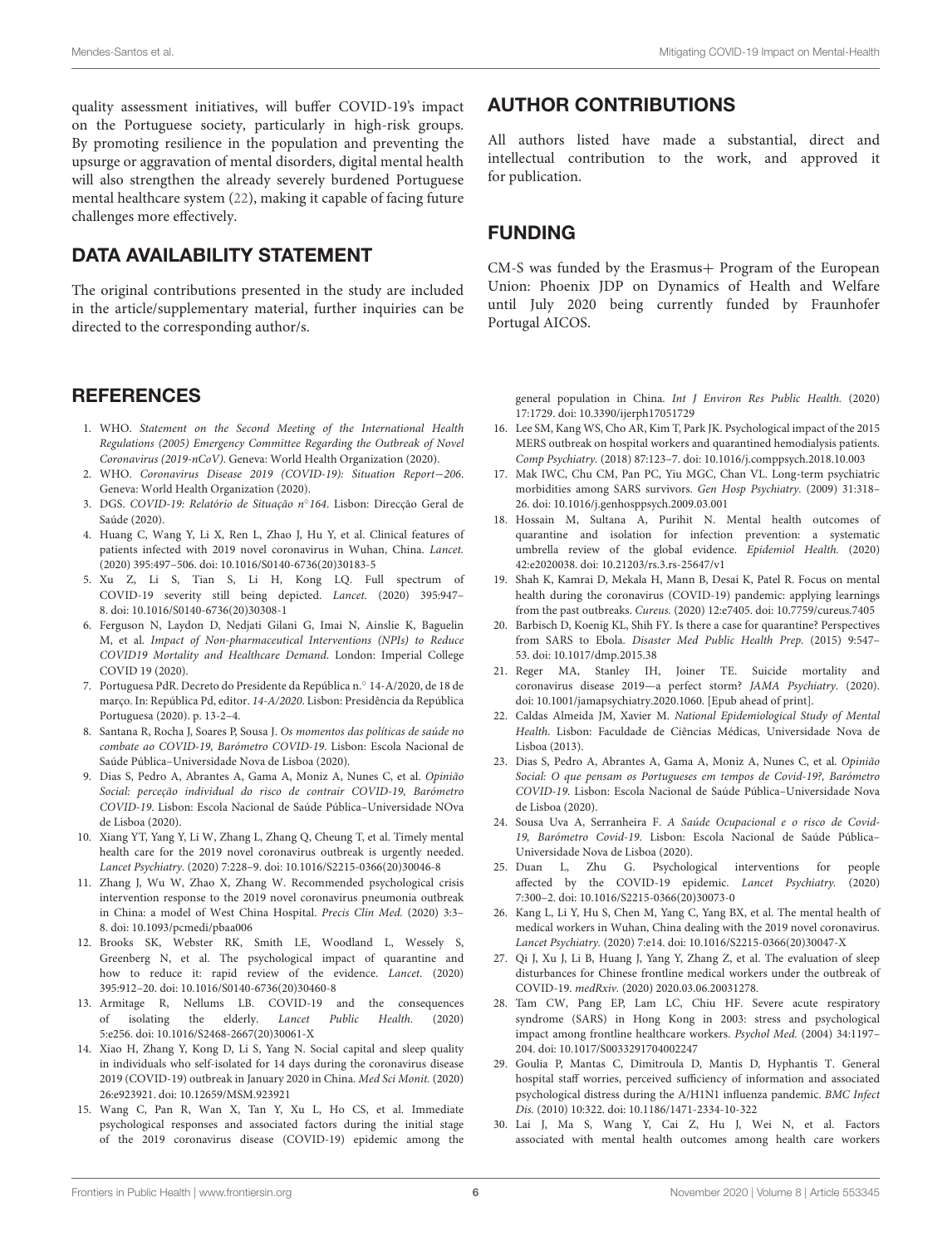exposed to coronavirus disease 2019. JAMA Netw Open. (2020) 3:e203976. doi: [10.1001/jamanetworkopen.2020.3976](https://doi.org/10.1001/jamanetworkopen.2020.3976)

- <span id="page-6-0"></span>31. Zhu Z, Xu S, Wang H, Liu Z, Wu J, Li G, et al. COVID-19 in Wuhan: immediate psychological impact on 5062 health workers. medRxiv. (2020) 2020.02.20.20025338. doi: [10.1101/2020.02.20.20025338](https://doi.org/10.1101/2020.02.20.20025338)
- <span id="page-6-1"></span>32. Sprang G, Silman M. Posttraumatic stress disorder in parents and youth after health-related disasters. Disaster Med Public Health Prep. (2013) 7:105– 10. doi: [10.1017/dmp.2013.22](https://doi.org/10.1017/dmp.2013.22)
- <span id="page-6-2"></span>33. Taylor MR, Agho KE, Stevens GJ, Raphael B. Factors influencing psychological distress during a disease epidemic: data from Australia's first outbreak of equine influenza. BMC Public Health. (2008) 8:347. doi: [10.1186/1471-2458-8-347](https://doi.org/10.1186/1471-2458-8-347)
- <span id="page-6-3"></span>34. Liu X, Kakade M, Fuller CJ, Fan B, Fang Y, Kong J, et al. Depression after exposure to stressful events: lessons learned from the severe acute respiratory syndrome epidemic. Comp Psychiatry. (2012) 53:15– 23. doi: [10.1016/j.comppsych.2011.02.003](https://doi.org/10.1016/j.comppsych.2011.02.003)
- <span id="page-6-4"></span>35. Wu P, Fang Y, Guan Z, Fan B, Kong J, Yao Z, et al. The psychological impact of the SARS epidemic on hospital employees in China: exposure, risk perception, and altruistic acceptance of risk. Can J Psychiatry. (2009) 54:302–11. doi: [10.1177/070674370905400504](https://doi.org/10.1177/070674370905400504)
- <span id="page-6-5"></span>36. Wu P, Liu X, Fang Y, Fan B, Fuller CJ, Guan Z, et al. Alcohol abuse/dependence symptoms among hospital employees exposed to a SARS outbreak. Alcohol Alcohol. (2008) 43:706–12. doi: [10.1093/alcalc/agn073](https://doi.org/10.1093/alcalc/agn073)
- <span id="page-6-6"></span>37. Bai Y, Lin CC, Lin CY, Chen JY, Chue CM, Chou P. Survey of stress reactions among health care workers involved with the SARS outbreak. Psychiatr Serv. (2004) 55:1055–7. doi: [10.1176/appi.ps.55.9.1055](https://doi.org/10.1176/appi.ps.55.9.1055)
- <span id="page-6-7"></span>38. Wind TR, Rijkeboer M, Andersson G, Riper H. The COVID-19 pandemic: the 'black swan' for mental health care and a turning point for e-health. Internet Interv. (2020) 20:100317. doi: [10.1016/j.invent.2020.100317](https://doi.org/10.1016/j.invent.2020.100317)
- <span id="page-6-8"></span>39. Zhou X, Snoswell CL, Harding LE, Bambling M, Edirippulige S, Bai X, et al. The role of telehealth in reducing the mental health burden from COVID-19. Telemed J E Health. (2020) 26:68. doi: [10.1089/tmj.2020.0068](https://doi.org/10.1089/tmj.2020.0068)
- <span id="page-6-9"></span>40. McGrath P, Wozney L, Rathore S, Notarianni M, Schellenberg M. Toolkit for e-Mental Health Implementation. Ottawa, ON: MH Canada Co. (2018).
- <span id="page-6-10"></span>41. Mohr DC, Riper H, Schueller SM. A solution-focused research approach to achieve an implementable revolution in digital mental health. JAMA Psychiatry. (2018) 75:113–4. doi: [10.1001/jamapsychiatry.2017.3838](https://doi.org/10.1001/jamapsychiatry.2017.3838)
- <span id="page-6-11"></span>42. Riper H, Andersson G, Christensen H, Cuijpers P, Lange A, Eysenbach G. Theme issue on e-mental health: a growing field in internet research. J Med Internet Res. (2010) 12:e74. doi: [10.2196/jmir.1713](https://doi.org/10.2196/jmir.1713)
- <span id="page-6-12"></span>43. Gosling SD, Mason W. Internet research in psychology. Annu Rev Psychol. (2015) 66:877–902. doi: [10.1146/annurev-psych-010814-015321](https://doi.org/10.1146/annurev-psych-010814-015321)
- <span id="page-6-13"></span>44. Proudfoot J, Klein B, Barak A, Carlbring P, Cuijpers P, Lange A, et al. Establishing guidelines for executing and reporting internet intervention research. Cogn Behav Ther. (2011) 40:82–97. doi: [10.1080/16506073.2011.573807](https://doi.org/10.1080/16506073.2011.573807)
- <span id="page-6-14"></span>45. Barak A, Klein B, Proudfoot JG. Defining internet-supported therapeutic interventions. Ann Behav Med. (2009) 38:4– 17. doi: [10.1007/s12160-009-9130-7](https://doi.org/10.1007/s12160-009-9130-7)
- <span id="page-6-15"></span>46. Mohr DC, Burns MN, Schueller SM, Clarke G, Klinkman M. Behavioral intervention technologies: evidence review and recommendations for future research in mental health. Gen Hosp Psychiatry. (2013) 35:332– 8. doi: [10.1016/j.genhosppsych.2013.03.008](https://doi.org/10.1016/j.genhosppsych.2013.03.008)
- <span id="page-6-16"></span>47. Andersson G. Internet interventions: past, present and future. Internet Interv. (2018) 12:181–8. doi: [10.1016/j.invent.2018.03.008](https://doi.org/10.1016/j.invent.2018.03.008)
- <span id="page-6-17"></span>48. Deane FP, Gonsalvez C, Blackman R, Saffioti D, Andresen R. Issues in the development of e-supervision in professional psychology: a review. Aust Psychol. (2015) 50:241–7. doi: [10.1111/ap.12107](https://doi.org/10.1111/ap.12107)
- <span id="page-6-18"></span>49. Liu S, Yang L, Zhang C, Xiang YT, Liu Z, Hu S, et al. Online mental health services in China during the COVID-19 outbreak. Lancet Psychiatry. (2020) 7:e17–8. doi: [10.1016/S2215-0366\(20\)30077-8](https://doi.org/10.1016/S2215-0366(20)30077-8)
- <span id="page-6-19"></span>50. ISPUP, INESC-TEC. Diários de uma Pandemia: Resultados da primeira semana de respostas (23/03/2020–30/03/2020). Oporto: Instituto De Saúde Pública da Universidade Do Porto e Instituto de Engenharia de Sistemas e Computadores Tecnologia e Ciência (2020).
- <span id="page-6-20"></span>51. CESOP. A vida em quarentena: 14% dos portugueses passaram duas semanas sem sair de casa. Lisbon: CESOP–Centro de Sondagens da Universidade Católica Portuguesa (2020).
- <span id="page-6-21"></span>52. OPP. Via Verde de apoio OPP para a Investigação Científica em Saúde Psicológica e Mudança Comportamental. Lisbon: OPP (2020).
- <span id="page-6-22"></span>53. Holmes EA, O'Connor RC, Perry VH, Tracey I, Wessely S, Arseneault L, et al. Multidisciplinary research priorities for the COVID-19 pandemic: a call for action for mental health science. Lancet Psychiatry. (2020) 7:547– 60. doi: [10.1016/S2215-0366\(20\)30168-1](https://doi.org/10.1016/S2215-0366(20)30168-1)
- <span id="page-6-23"></span>54. Chang BP, Kessler RC, Pincus HA, Nock MK. Digital approaches for mental health in the age of covid-19. BMJ. (2020) 369:m2541. doi: [10.1136/bmj.m2541](https://doi.org/10.1136/bmj.m2541)
- <span id="page-6-24"></span>55. Crawford A, Serhal E. Digital health equity and COVID-19: the innovation curve cannot reinforce the social gradient of health. J Med Internet Res. (2020) 22:e19361. doi: [10.2196/19361](https://doi.org/10.2196/19361)
- <span id="page-6-25"></span>56. FCT. Iniciativas de estímulo e apoio à investigação COVID-19. Lisbon: FCT (2020).
- <span id="page-6-26"></span>57. Balcombe L, De Leo D. An integrated blueprint for digital mental health services amidst COVID-19. JMIR Ment Health. (2020) 7:e21718. doi: [10.2196/21718](https://doi.org/10.2196/21718)
- <span id="page-6-27"></span>58. Espinoza J, Crown K, Kulkarni O. A guide to chatbots for COVID-19 screening at pediatric health care facilities. JMIR Public Health Surveill. (2020) 6:e18808. doi: [10.2196/18808](https://doi.org/10.2196/18808)
- <span id="page-6-28"></span>59. Fagherazzi G, Goetzinger C, Rashid MA, Aguayo GA, Huiart L. Digital health strategies to fight COVID-19 worldwide: challenges, recommendations, and a call for papers. J Med Internet Res. (2020) 22:e19284. doi: [10.2196/19284](https://doi.org/10.2196/19284)
- <span id="page-6-29"></span>60. Wang Y. The Chinese Suicides Prevented by AI From AFAR. London: BBC World Service (2019).
- <span id="page-6-30"></span>61. Torous J, Kiang MV, Lorme J, Onnela J-P. New tools for new research in psychiatry: a scalable and customizable platform to empower data driven smartphone research. JMIR Mental Health. (2016) 3:e16. doi: [10.2196/mental.5165](https://doi.org/10.2196/mental.5165)
- <span id="page-6-31"></span>62. Onnela J-P, Rauch SL. Harnessing smartphone-based digital phenotyping to enhance behavioral and mental health. Neuropsychopharmacology. (2016) 41:1691–6. doi: [10.1038/npp.2016.7](https://doi.org/10.1038/npp.2016.7)
- <span id="page-6-32"></span>63. Bento H. Covid-19. "Não sofra em silêncio": as várias linhas de apoio psicológico em altura de pandemia (lista em permanente atualização). Lisbon: Público (2020).
- <span id="page-6-33"></span>64. SNS24. Aconselhamento psicológico no SNS 24. Lisbon: SNS24–Centro de Contacto Serviço Nacional de Saúde (2020).
- <span id="page-6-34"></span>65. SNS. Linha do Centro de Contacto SNS 24 atendeu já mais de 23 mil chamadas. Lisbon: Serviço Nacional de Saúde (2020).
- <span id="page-6-35"></span>66. Carvalho R, Fonseca A, Dores A, Santos CM, Batista J, Salgado J, et al. Linhas de Orientação para a Prestação de Serviços de Psicologia Mediados por Tecnologias da Informação e da Comunicação (TIC). In: OPP, editor. Linhas de Orientação para a Prática Profissional. Porto (2019).
- <span id="page-6-36"></span>67. SNS. Consultas em Telemedicina. Lisbon: Serviço Nacional de Saúde (2020).
- <span id="page-6-37"></span>68. Mendes-Santos C, Weiderpass E, Santana R, Andersson G. Portuguese psychologists' attitudes toward internet interventions: exploratory crosssectional study. JMIR Ment Health. [\(2020\) 7:e16817. doi: 10.2196/](https://doi.org/10.2196/16817) 16817
- <span id="page-6-38"></span>69. Ben-Zeev D. The digital mental health genie is out of the bottle. Psychiatr Serv. (2020). doi: [10.1176/appi.ps.202000306.](https://doi.org/10.1176/appi.ps.202000306) [Epub ahead of print].
- <span id="page-6-39"></span>70. Lusa. Mais de metade da população mundial está confinada em casa. Paris: SÁBADO (2020).
- <span id="page-6-40"></span>71. Lavie CJ, Ozemek C, Carbone S, Katzmarzyk PT, Blair SN. Sedentary behavior, exercise, cardiovascular health. Circ Res. (2019) 124:799– 815. doi: [10.1161/CIRCRESAHA.118.312669](https://doi.org/10.1161/CIRCRESAHA.118.312669)
- <span id="page-6-41"></span>72. Boulos C, Salameh P, Barberger-Gateau P. Social isolation and risk for malnutrition among older people. Geriatr Gerontol Int. (2017) 17:286– 94. doi: [10.1111/ggi.12711](https://doi.org/10.1111/ggi.12711)
- <span id="page-6-42"></span>73. Andersson G, Bergström J, Buhrman M, Carlbring P, Holländare F, Kaldo V, et al. Development of a new approach to guided self-help via the internet: the Swedish experience. J Technol Hum Serv. (2008) 26:161– 81. doi: [10.1080/15228830802094627](https://doi.org/10.1080/15228830802094627)
- <span id="page-6-43"></span>74. Andersson G, Titov N. Advantages and limitations of internet-based interventions for common mental disorders. World Psychiatry. (2014) 13:4– 11. doi: [10.1002/wps.20083](https://doi.org/10.1002/wps.20083)
- <span id="page-6-44"></span>75. Andersson G, Hesser H, Veilord A, Svedling L, Andersson F, Sleman O, et al. Randomised controlled non-inferiority trial with 3-year follow-up of internet-delivered versus face-to-face group